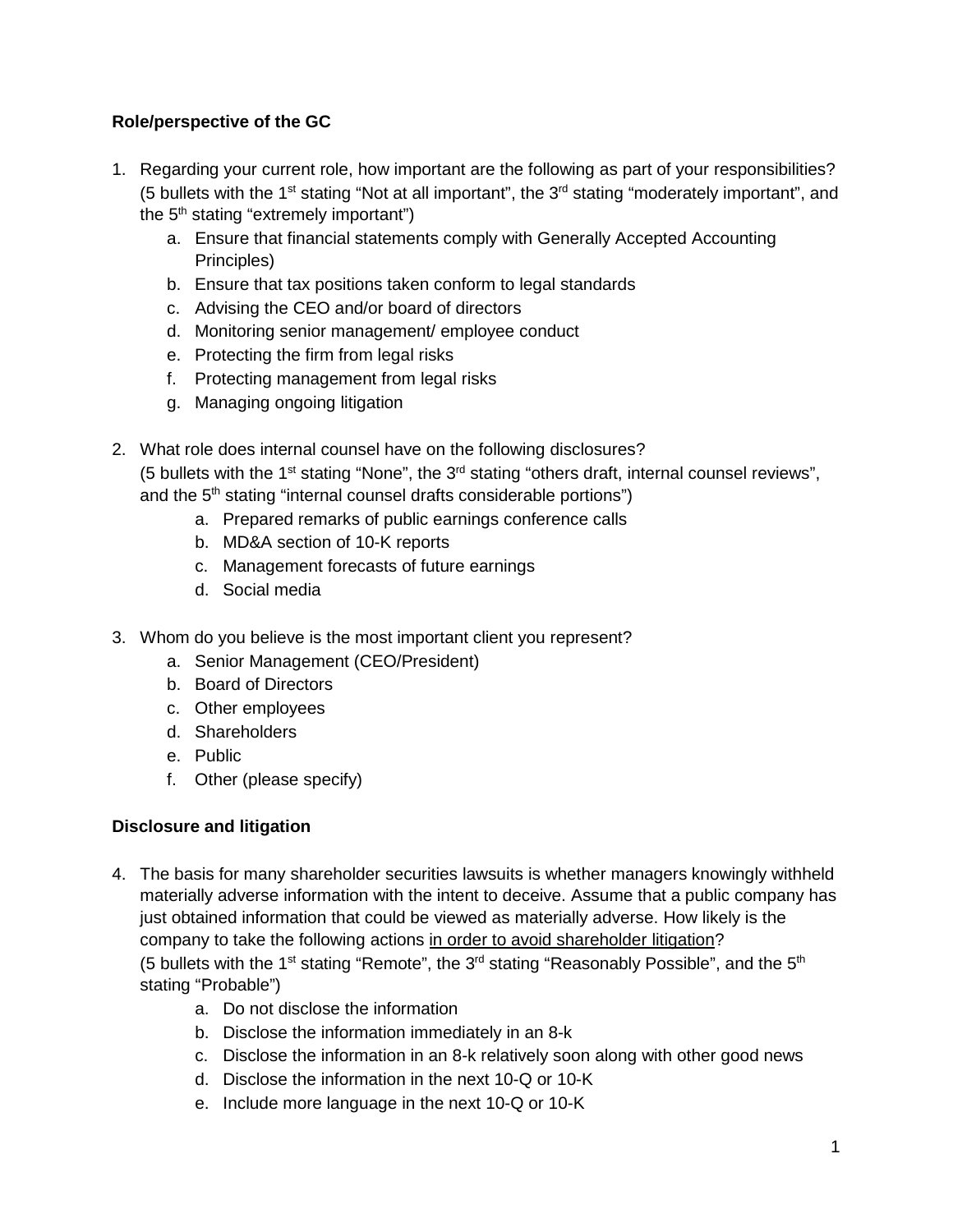- f. Include less language in the next 10-Q or 10-K
- 5. Assume the firm does face shareholder litigation. How effective are the following strategies at minimizing the costs from this litigation (e.g., greater likelihood of dismissal, lower expected settlement amount)?

(5 bullets with the 1<sup>st</sup> stating "Not effective", the 3<sup>rd</sup> stating "Somewhat effective", and the 5<sup>th</sup> stating "Very effective")

- a. Do not disclose the information
- b. Disclose the information immediately in an 8-k
- c. Disclose the information in an 8-k relatively soon along with other good news
- d. Disclose the information in the next 10-Q or 10-K
- e. Disclosure choices have no effect on litigation costs
- 6. How concerning are the following effects of securities class action litigation to your organization?

(5 bullets with the 1<sup>st</sup> stating "Not concerning", the 3<sup>rd</sup> stating "Mildly concerning", and the 5<sup>th</sup> stating "Very concerning")

- a. The size of the potential settlement
- b. The negative attention it brings your firm
- c. The time it takes from senior management
- d. The loss of reputation among investors
- e. The potential regulatory investigations or other penalties
- f. The effects on employee morale and trust in leadership
- g. The detrimental career effects to inside counsel
- 7. What is the likelihood that your firm would face shareholder securities litigation if it issued adverse news leading to a 10% decline in the stock price? (5 bullets with the 1<sup>st</sup> stating "Remote", the 3<sup>rd</sup> stating "Reasonably Possible", and the 5<sup>th</sup> stating "Probable")
- 8. (IF QUESTION 8 IS ANSWERED "REMOTE" OR "REASONABLY POSSIBLE" ASK THE FOLLOWING) What size of stock price decline would you think makes it PROBABLE that the firm will face litigation?
	- a. 15%
	- b. 25%
	- c. 50%
	- d. 75%
	- e. Other (free fill)
- 9. Assume that, in the process of issuing financial statements, management determines that the firm will narrowly miss earnings expectations. If the estimated litigation reserve was 5% lower, the firm would meet expectations. How likely are the following scenarios? (5 bullets with the 1<sup>st</sup> stating "Remote", the 3<sup>rd</sup> stating "Reasonably Possible", and the 5<sup>th</sup> stating "Probable")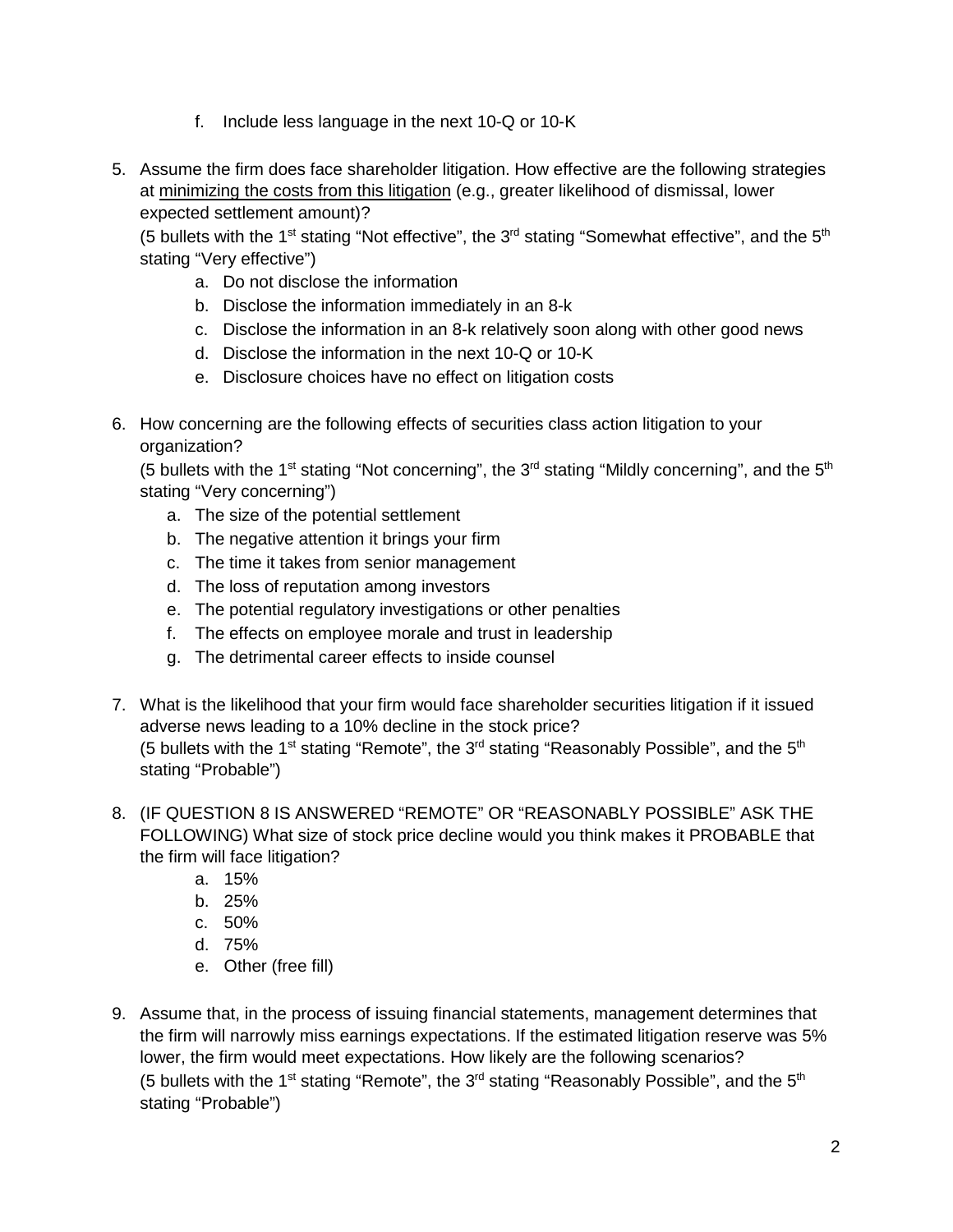- a. Management encourages internal counsel to reevaluate the assumptions underlying the litigation reserve
- b. The litigation reserve is changed

## **Compliance and Governance:**

10. Assume that an employee filed a valid whistleblower complaint documenting improper revenue recognition. What is the likelihood that the report would be dismissed without action, and thus not reviewed by corporate counsel?

(5 bullets with the 1<sup>st</sup> stating "Remote", the 3<sup>rd</sup> stating "Reasonably Possible", and the 5<sup>th</sup> stating "Probable")

- 11. Would the career of this whistleblower be affected? Please select the response below that you most agree with:
	- a. The whistleblower's career would be adversely affected
	- b. The whistleblower's career would benefit
	- c. The event would have no effect on the whistleblower's career
- 12. Which of the following regarding the flow of information from managers to the board do you agree with?

(5 bullets: "Strongly disagree", "Disagree", "Neither agree/disagree", "Agree", "Strongly agree")

- a. Overall, managers are forthcoming in presenting balanced information that is both critical and supportive
- b. Directors often have to solicit information from management to get a more balanced picture
- c. In the instance that the board is not aware of adverse information that has arisen, the GC's role is to give the board a more balanced picture
- d. Directors often have to solicit information from the GC to get a more balance picture
- 13. Please evaluate the following scenarios and state whether they would cause you to consider to seek employment elsewhere

(5 bullets: "Strongly disagree", "Disagree", "Neither agree/disagree", "Agree", "Strongly agree")

- a. Managers attempt to influence the litigation reserve in order to reach a financial reporting benchmark
- b. Management withholds material negative information or risks from the board of directors
- c. Management withholds material negative information or risks from significant external parties (e.g., regulators, lenders, credit rating agencies, etc.)
- d. Management attempts to circumvent your gatekeeping responsibilities
- e. You believe management will explicitly or implicitly harm your career if you advise against their preferred course of action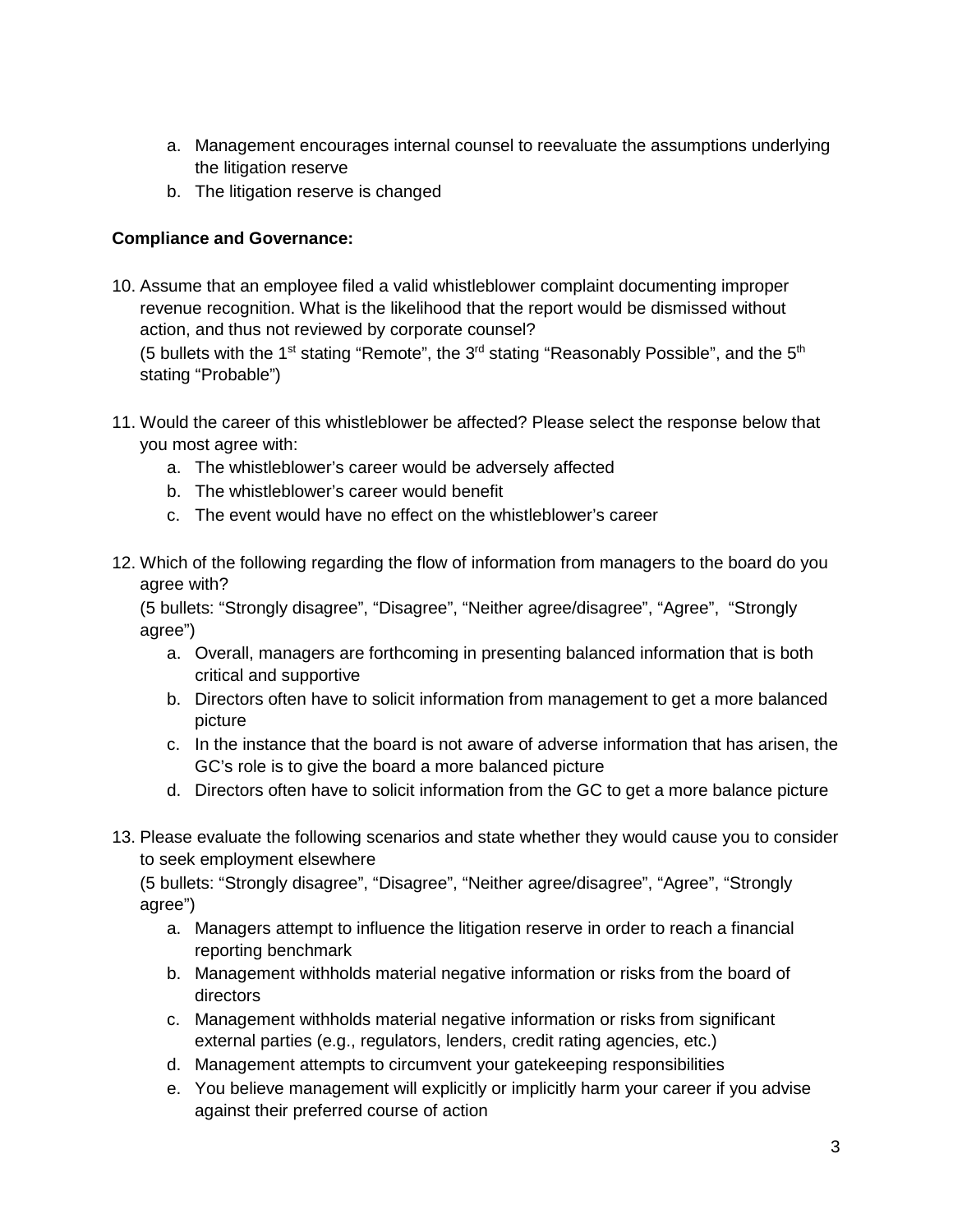- f. Management does not adequately consult you on significant corporate activities for which your expertise is valuable
- 14. Assume that your compliance group found out that a division president was recognizing revenue improperly in order to make the division look more profitable. It is not a large division, but the error will likely have a material effect on the firm's consolidated financial statements. What is the likelihood that the error would be detected by someone outside of your organization (e.g. regulators, investors, auditors)?

(5 bullets with the 1<sup>st</sup> stating "Remote", the 3<sup>rd</sup> stating "Reasonably Possible", and the 5<sup>th</sup> stating "Probable")

15. Assume that your organization self-reported the error to the Securities and Exchange Commission. What is the likelihood that, in negotiating a settlement, the SEC will grant your organization leniency for its cooperation?

(5 bullets with the 1<sup>st</sup> stating "Remote", the 3<sup>rd</sup> stating "Reasonably Possible", and the 5<sup>th</sup> stating "Probable")

## **Demographic Questions:**

- 16. Please select the industries that pertain to your current employer (Select all that apply)
	- a. Energy
	- b. Health/Pharmaceutical
	- c. Transportation and Public Utilities
	- d. Technology
	- e. Agriculture, Forestry, and Fishing
	- f. Retail/Wholesale
	- g. Communication/Media
	- h. Services, Consulting
	- i. Mining, Construction
	- j. Manufacturing
	- k. Banking/Finance/Insurance/Real estate
- 17. What is the level of yearly revenues for your organization?
	- a. <10 million
	- b. 10-100 million
	- c. 100 million 1 billion
	- d. 1-5 billion
	- e. >5 billion

18. When was the last time your firm experienced the following:

(4 bullets: the past year, the past 2 years, the past 5 years, I am not aware of this event)

- a. A restatement of prior financial results
- b. A securities class action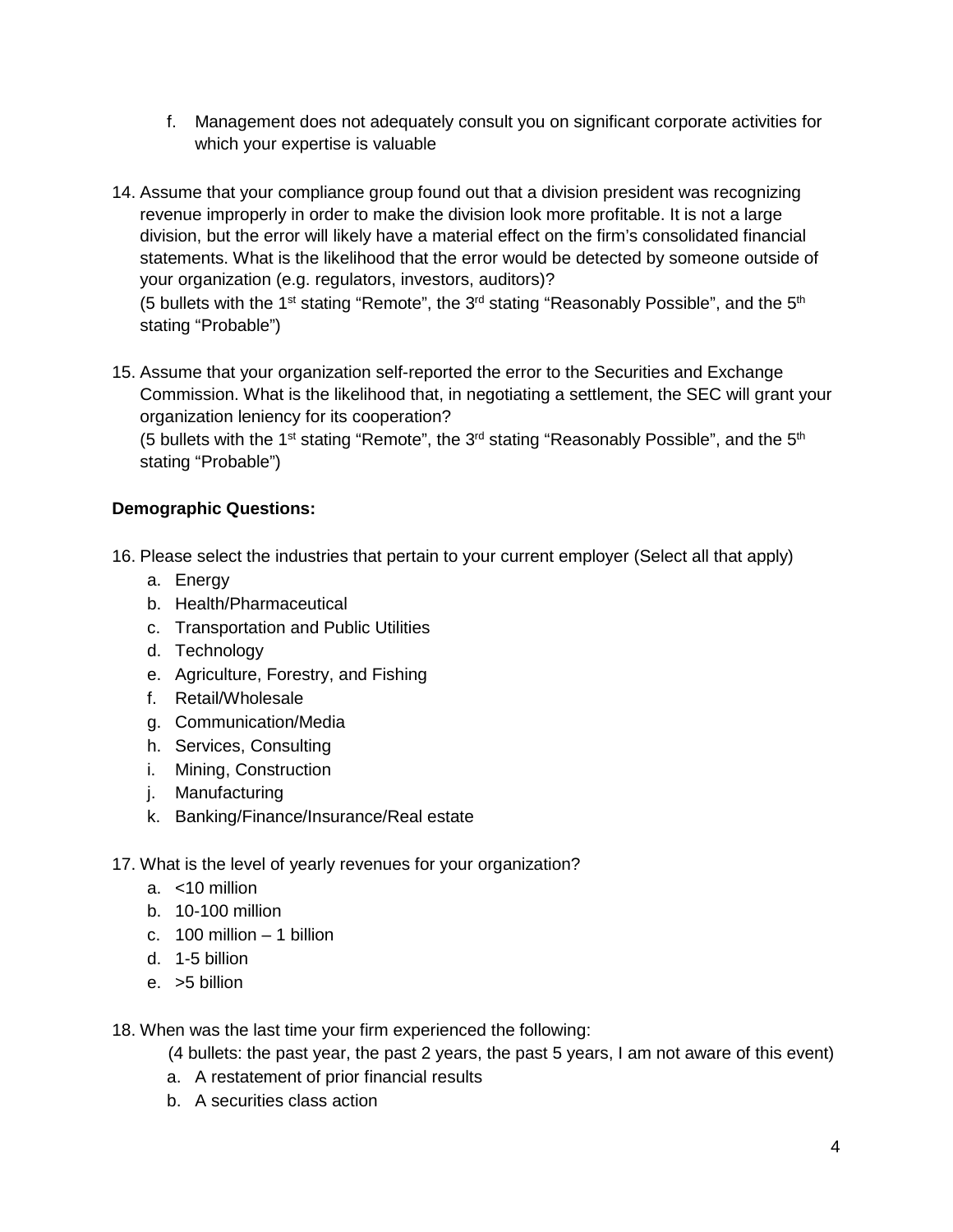- c. A shareholder derivative claim
- d. A regulatory investigation
- e. A regulatory fine/penalty

19. What is your current job title? (select more than one if applicable)

- a. General Counsel
- b. Chief Legal Officer
- c. Corporate Secretary
- d. Vice President
- e. Head of Legal
- f. Compliance Officer
- g. Staff attorney
- h. Other, specify:

20. Who do you directly report to? (select more than one if applicable)

- a. CEO
- b. General Counsel
- c. Chief Compliance Officer
- d. Board of Directors
- e. Other, specify:

21. How many attorneys work in your legal department?

- a. <10
- b. 10-20
- c. 20-50
- d. >50

22. Prior experience (select more than one if applicable)

- a. Internal counsel at another company
- b. Law firm
- c. Regulator
- d. Other, specify:
- 23. How many years of experience do you have as a corporate attorney?
	- a. Less than 1
	- b.  $1 3$
	- c. 4 6
	- d. 7 9
	- e. 10 15
	- f. More than 15

24. How many years of experience do you have at your current employer?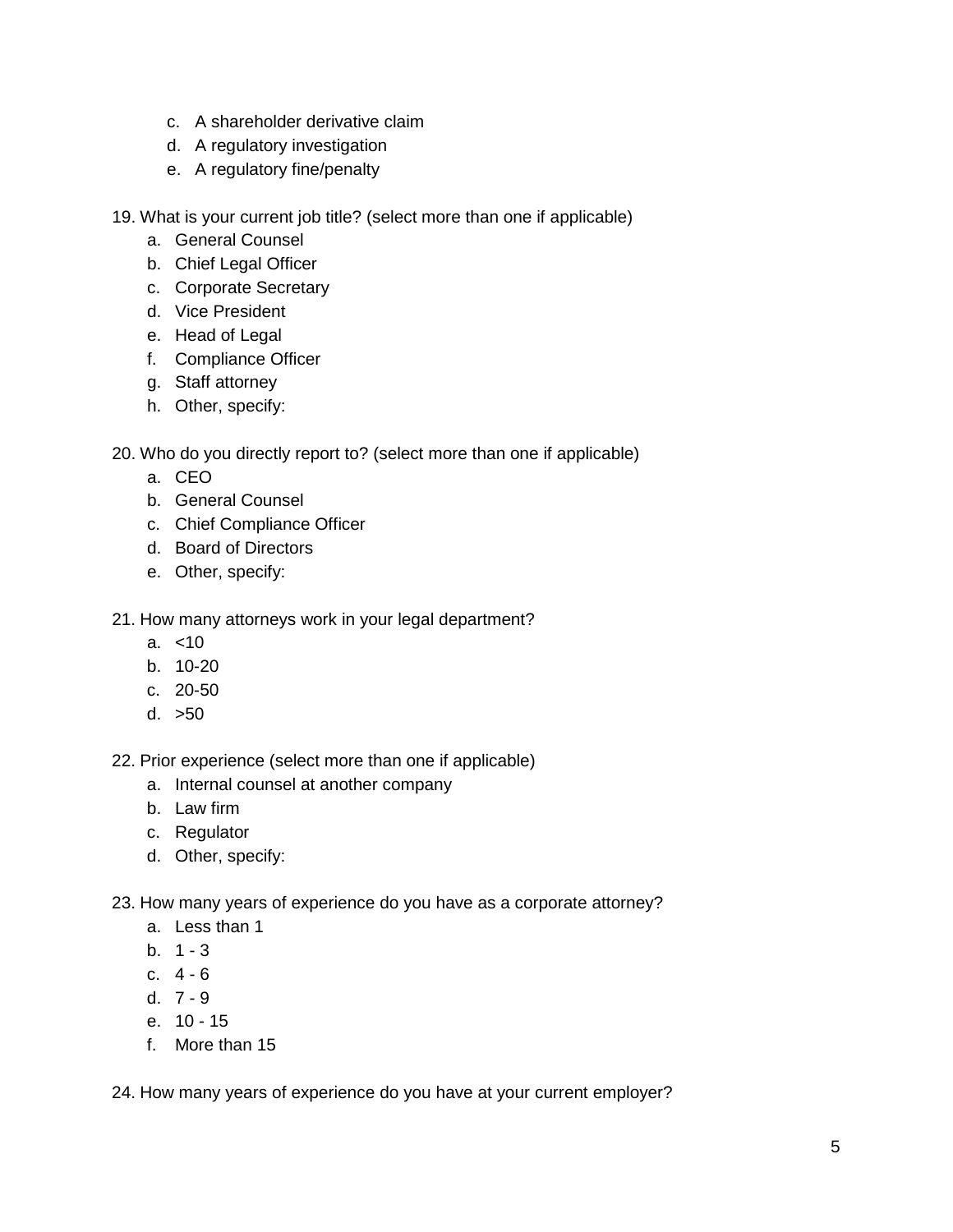- a. Less than 1
- b.  $1 3$
- c. 4 6
- d. 7 9
- e. 10 15
- f. More than 15

25. Please select your age

- a. Under 30
- b. 30 39
- c. 40 49
- d. 50 59
- e. 60 or older

26. Please select your gender

- a. Male
- b. Female
- c. Prefer not to answer
- 27. Please select your annual compensation
	- a. Less than \$100,000
	- b. \$100,000-\$199,000
	- c. \$200,000-\$299,000
	- d. \$300,000-\$399,000
	- e. \$400,000-\$499,000
	- f. More than \$500,000

28. What percentage of your total compensation is comprised of equity compensation?

- a. 0%
- b. 1%-9%
- c. 10%-19%
- d. 20%-29%
- e. More than 30%
- 29. Please select one of the four charities to which we will make a donation on your behalf. The donation will be allocated to each organization as follows: \$10,000 X the response rate to our survey X the proportion of survey respondents who select the specific charity.
	- a. American Cancer Society
	- b. American Red Cross
	- c. Doctors Without Borders, USA
	- d. Alzheimer's Association